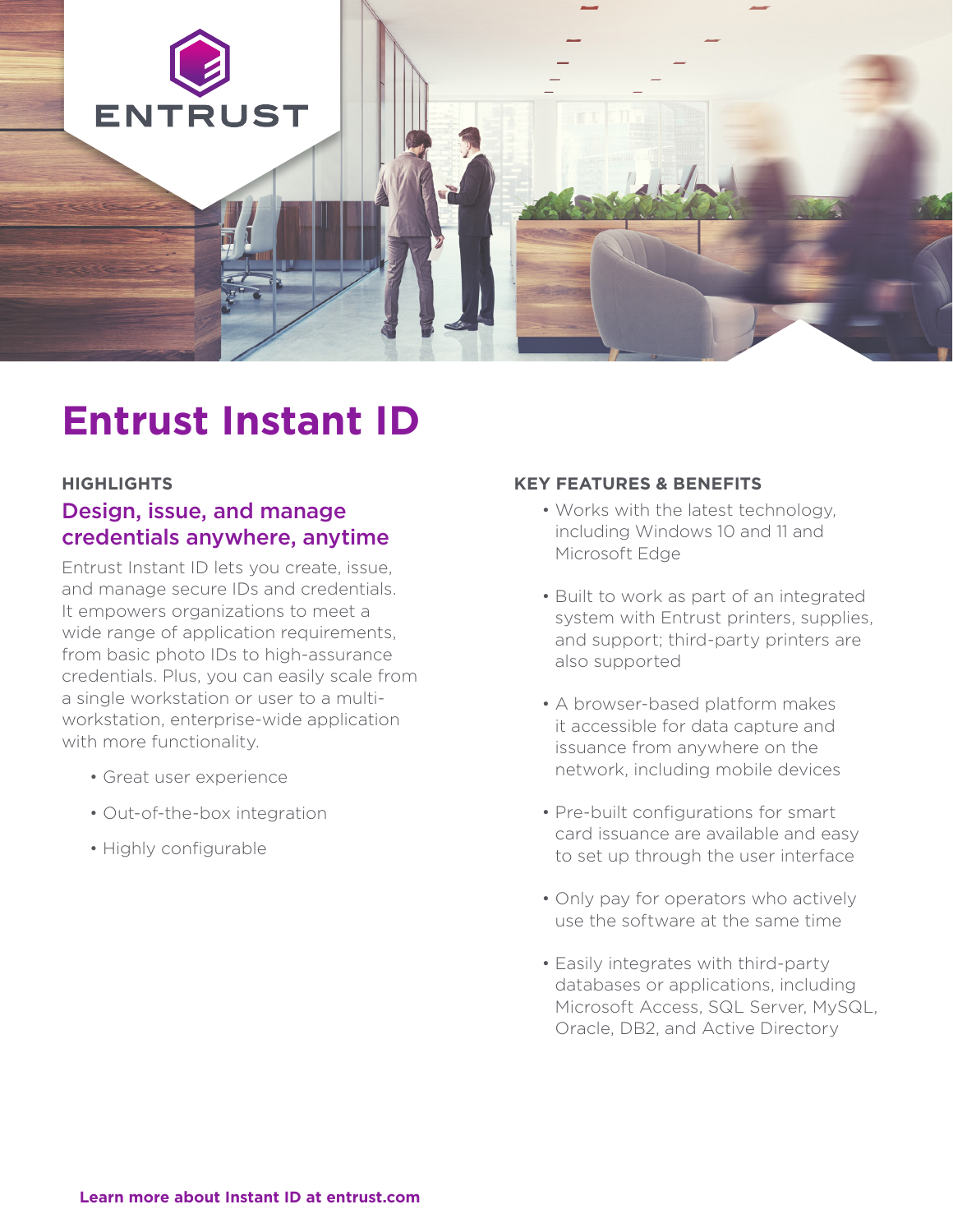## **HOW IT WORKS**

Integration of Instant ID software allows large organizations to easily deploy and manage their credentialing program across a network of workstations.

Centrally install and deploy across the network: Install and license Adaptive Issuance Software on one server and deploy it across your entire network without the need for a physical dongle.

Manage all of your data from one central server: Collect and manage data from all of your satellite devices on one central server.

Manage all users from one central location: Role-based access control restricts and grants users access to specific functions. Password reset for users is self-service.

# Four powerful editions. One common platform.

**Instant ID Express:** Take your first step into the world of ID card designing and printing.

**Instant ID Plus:** This software builds on the functionality of Instant ID Express to provide fundamental tools for essential ID card and credential designing and printing, including reporting capability and SQL integration.

**Instant ID Professional:** Get even more capabilities with this highly scalable edition that builds on the designing and printing functionality of Instant ID Plus. The Professional edition allows for concurrent users and centralized management of users and data.

**Instant ID Enterprise:** The most advanced, scalable, credentialing software in the suite, the Enterprise edition includes all previous edition features plus sophisticated design capabilities for ultimate program flexibility. It also integrates with access control and HR systems.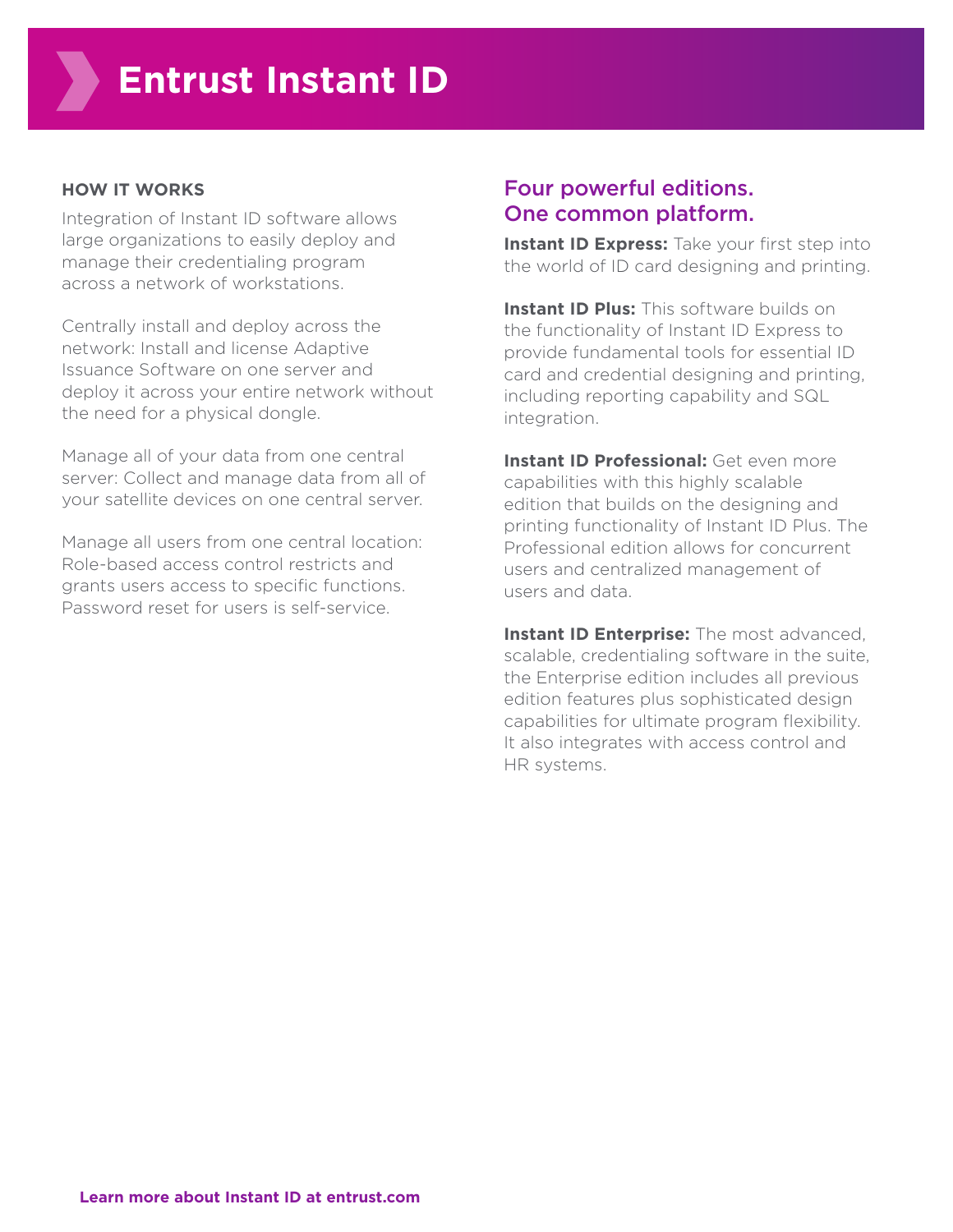# **TECHNICAL SPECIFICATIONS**

|                                                                                   | <b>Basic Card Issuance</b> |              | <b>Integrated Solutions</b> |                   |
|-----------------------------------------------------------------------------------|----------------------------|--------------|-----------------------------|-------------------|
| <b>Instant ID</b>                                                                 | <b>EXPRESS</b>             | <b>PLUS</b>  | <b>PROFESSIONAL</b>         | <b>ENTERPRISE</b> |
| Magnetic stripe, bar code, and QR code                                            | $\hat{\mathbf{x}}$         | $\ast$       | $\ast$                      | $\ast$            |
| CSV/ASCII data file import                                                        | $\hat{\mathbf{x}}$         | $\ast$       | $\hat{\mathbf{x}}$          | $\ast$            |
| Multiple data sources                                                             | $\ast$                     | $\ast$       | $\ast$                      | $\ast$            |
| Mobile enrollment and issuance                                                    | $\ast$                     | $\ast$       | $\ast$                      | $\ast$            |
| <b>Embedded database</b>                                                          | $\star$                    | $\ast$       | $\ast$                      | $\ast$            |
| Import/Export card designs, workflow templates                                    | $\ast$                     | $\ast$       | $\ast$                      | $\ast$            |
| <b>Quick Start Wizard</b>                                                         | $\ast$                     | $\ast$       | $\ast$                      | $\ast$            |
| Webcam support                                                                    | $\star$                    | $\ast$       | $\star$                     | $\ast$            |
| Advanced camera support (including DSLR)                                          |                            | $\ast$       | $\ast$                      | $\ast$            |
| Signature capture                                                                 |                            | $\ast$       | $\ast$                      | $\ast$            |
| Composite field                                                                   |                            | $\ast$       | $\ast$                      | $\ast$            |
| Microsoft Access, SQL Server, and MySQL database support                          |                            | $\ast$       | $\ast$                      | $\ast$            |
| Reporting                                                                         |                            | $\ast$       | $\ast$                      | $\ast$            |
| <b>Batch printing</b>                                                             |                            | $\ast$       | $\ast$                      | $\ast$            |
| Central user management                                                           |                            |              | $\ast$                      | $\ast$            |
| Document scan                                                                     |                            |              | $\ast$                      | $\ast$            |
| Optical character recognition (OCR) enabled data entry                            |                            |              | $\star$                     | $\ast$            |
| Oracle and DB2 database support                                                   |                            |              | $\star$                     | $\ast$            |
| <b>Active Directory support</b>                                                   |                            |              | $\ast$                      | $\ast$            |
| Smart card support                                                                |                            |              | $\star$                     | $\ast$            |
| <b>Saml 2.0</b>                                                                   |                            |              | $\ast$                      | $\ast$            |
| Adaptive Issuance Instant ID smart card SDK                                       |                            |              |                             | $\ast$            |
| <b>Customization toolkit</b>                                                      |                            |              |                             | $\ast$            |
| Adaptive Issuance Instant ID SDK for print request                                |                            |              |                             | $\ast$            |
| Web service integration tool (connect to third-party<br><b>REST or SOAP APIs)</b> |                            |              |                             | $\ast$            |
| <b>Field-based access</b>                                                         |                            |              |                             | $\ast$            |
| Number of concurrent users                                                        | $\mathbf{1}$               | $\mathbf{1}$ | 1 to 20                     | 1 to 200          |
| Number of credential designs                                                      | 10                         | 15           | 25                          | 999               |
| Number of workflows                                                               | up to 10                   | up to 15     | up to 25                    | up to 50          |

#### **SYSTEM REQUIREMENTS** Operating System: Microsoft Windows 10 / 11

Mobile Operating System: iOS, Android, Microsoft Surface

Web Browser: Chrome, Internet Explorer v10 or 11, Edge Memory: 4 GB (8 GB recommended) Hard Drive: 1 GB of computer drive space

Desktop or PC Screen Resolution: 1360 x 768 (minimum)

## **INSTANT ID SUITE STANDARD FEATURES**

#### Credential Design

- Front and back card design, pre-designed card templates • Variable/static text field, photograph field, variable/static
- graphic field, date field • Magnetic stripes, bar codes, and QR code

## Workflow

- Text field, static text field, static graphic field, date field, print count field
- Auto-sequence field, check box field, list field
- Text field mask, field option read only, hidden, mandatory, searchable

### Smart Card Stock Supported

- MiFARE Classic
- MiFARE DESFire EV1, EV2
- HID Prox
- HID iClass
- Sony FeliCa

## Smart Card Reader Supported

- Identiv
- DUALi (single-wire)
- DUALi (two-wire)
- HID OMNIKEY (single-wire)
- See TC and printer coupler for add'l details

#### Printer Support

• Adaptive Issuance Instant ID integrates with non-DATACARD devices

#### Database and Data Import

- Import data from CSV, ASCII file
- Text field, static text field, static graphic field, date field, print count field
- Mobile Capture, Logitech, and Canon DSLR
- Photo Capture
	- File input, TWAIN, DirectShow, web browser
	- Language Support
	- English, French, German, Japanese, JIS Kanji, Portuguese
	- (Brazilian), Simplified Chinese, Spanish
	- Localization utility for other languages

For additional information and detail, please reference the Adaptive Issuance Instant ID Technical Specification Guide.